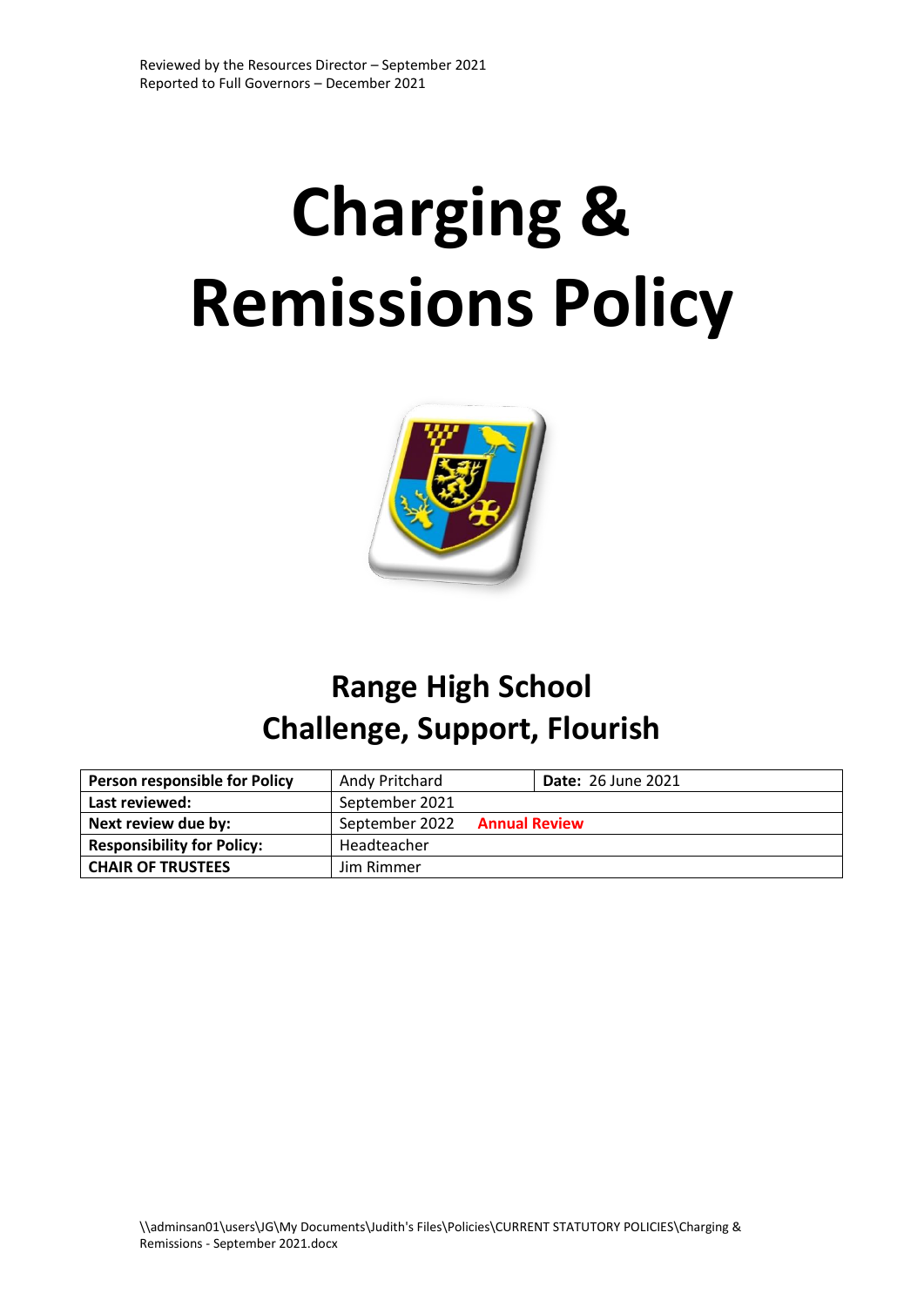### **Charging Policy**

Following the Education Reform Act, every school must have, and publish for parents, its charging policy. The governors have made the following decisions:

#### **a) Books and Equipment**

- Parents/guardians are responsible for ensuring their child is provided with pens, pencils, erasers, rulers, calculators, etc. Some subject departments will have, available to purchase, specialist items such as scientific calculators, protractors and laboratory coats.
- Parents/guardians of pupils who lose or damage books or equipment issued to them are expected to pay the cost of replacement or repair.

#### **b) Charging for Materials**

 Parents/guardians of pupils who are on practical courses (e.g. CDT, Home Economics, Art, etc.) may be asked by departments to make a contribution towards materials etc. that will be used during the course of the year.

#### **c) Activities**

- Activities within the school day or part of an examination course:
	- o Any payment from parents/guardians for these activities is voluntary but if parents are unable or unwilling to contribute, it may be that the activity will not be able to take place. Obviously, pupils will never be treated differently according to whether or not their parents/guardians have made any such payments.
- Activities outside the school day and not part of an examination course:
	- o For these activities, the specified payment is required for pupils to take part.

#### **d) Residential Visits**

- The governors' policy is not to have pupils entered for examination courses requiring residential study mainly within school time.
- Residential visits taking place mainly outside school time and not required by an examination course, will require payment for the pupil to take part.

#### **e) Public Examinations**

 The Headteacher has the delegated responsibility to decide whether pupils are entered for particular examinations.